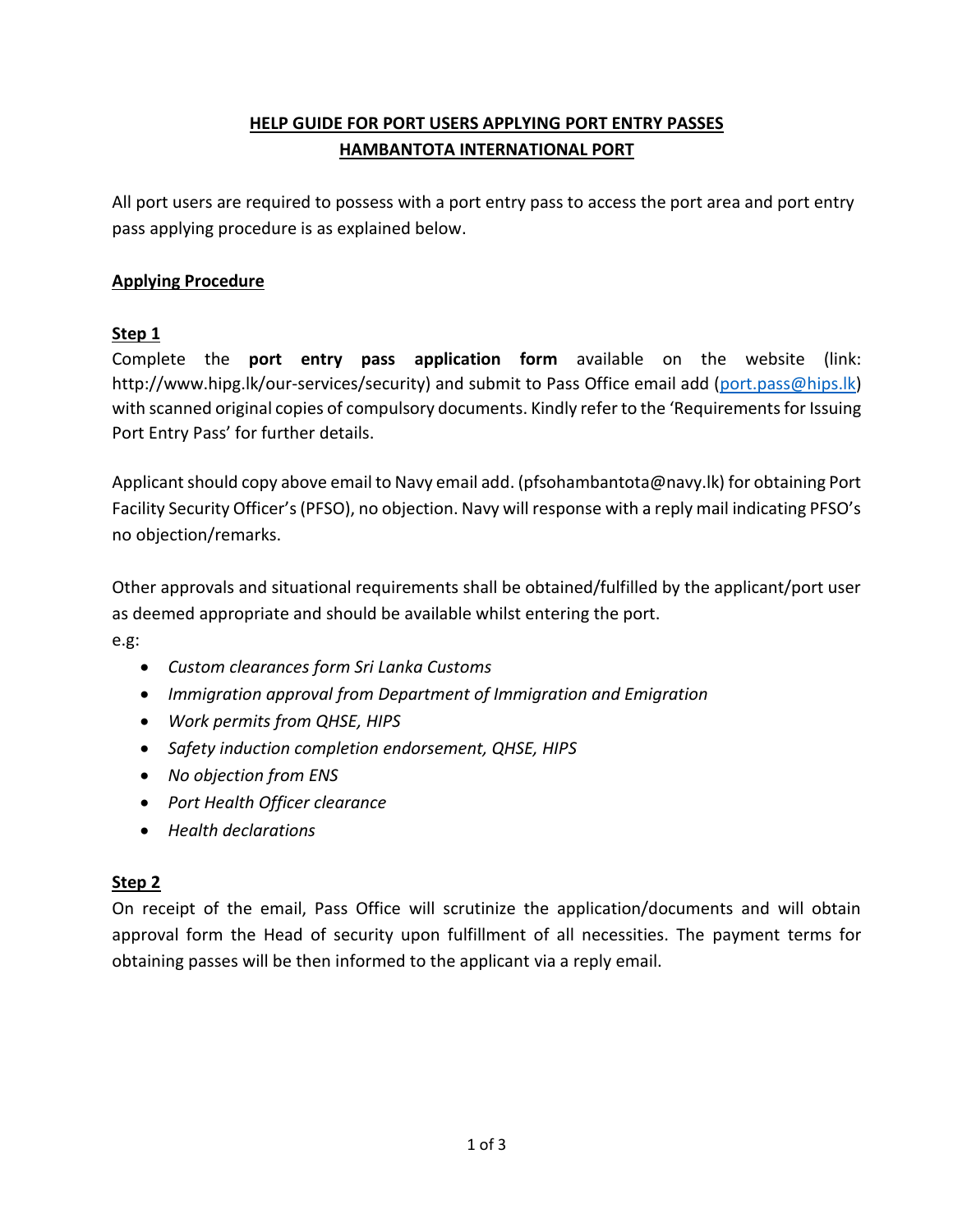## **Step 3**

Upon receipt of payment terms, applicant shall pay the dues to the bank and the scanned copy of payment slip should be emailed back to the pass office, Refer to port entry pass charges. Bank details as follows:

- $\checkmark$  Name of account holder: Hambantota International Port Services Company (Pvt) Ltd
- $\checkmark$  People's bank account no: 007-2-001-5-0022452
- $\checkmark$  Branch: Hambantota
- $\checkmark$  Bank code: 7135

## **Step 4**

On confirmation of the payment, pass office will print the port entry pass and application status will be notified to the customer as 'ready for collection'.

## **Step 5**

Customer to collect the pass from the HIP pass office.

## **Flow Chart**